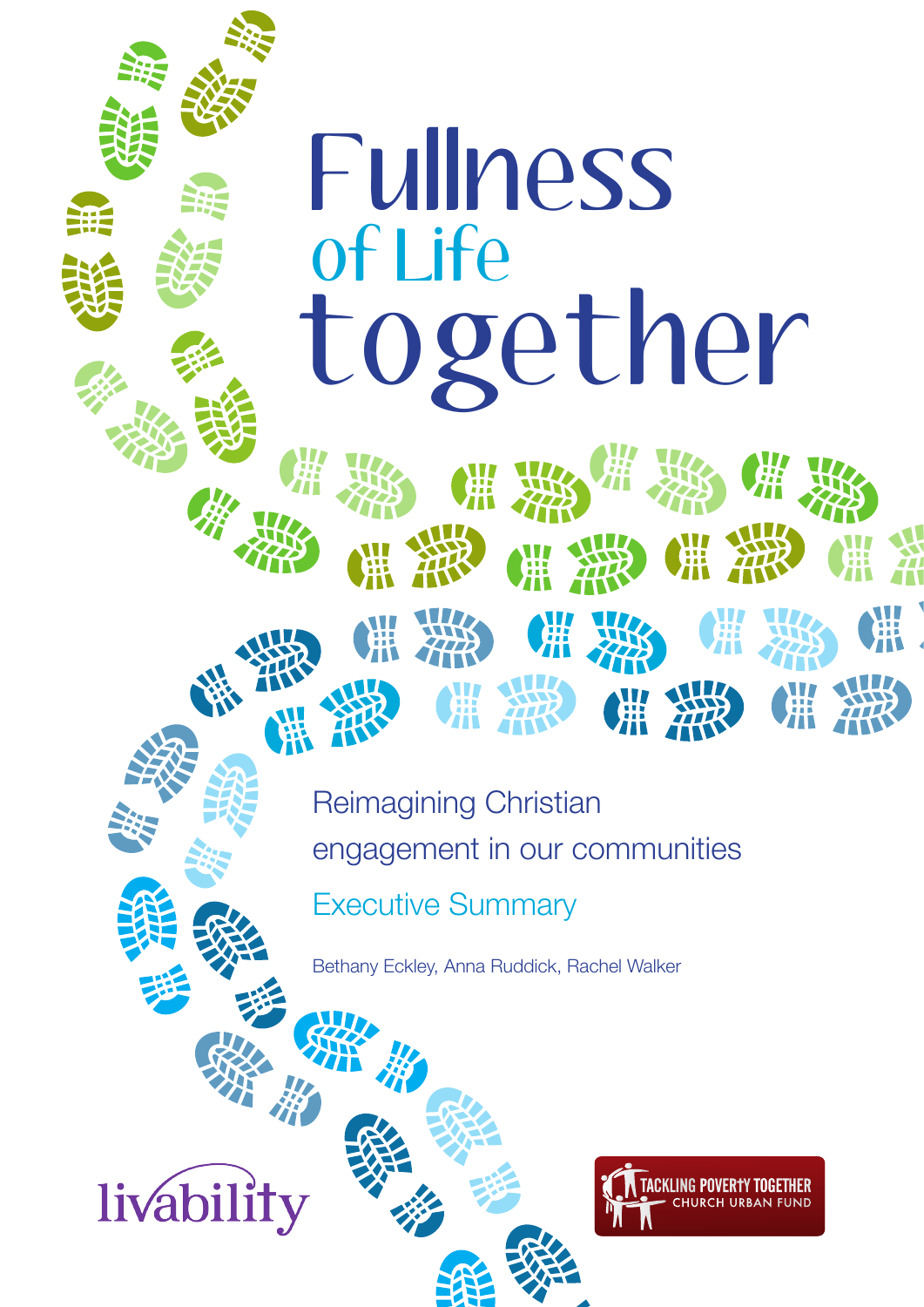# of Life together Fullness

4 No. 4 No. 4 No. 4 No. 4 No. 4 1 No. 4 1 No. 4 1 No. 4 1 No. 4 1 No. 4 1 No. 4 1 No. 4 1 No. 4 1 No

**Thousands of churches around the country are working to support people in their communities, providing activities ranging from food banks and debt advice, to night shelters and job clubs. Given the impressive scale and diversity of Christian community engagement, it is all the more important that we continue to reflect upon the nature of that work - the way it is being delivered and its impact.** 

**In this paper, we hope to do just that. In doing so, we are motivated by a perception and a concern that recent church-based social action has been unduly influenced by a service delivery model which focuses on meeting needs through professionalised institutions. While this model has its benefits and is appropriate in some contexts, we believe it also has unintended consequences, particularly for churches, and that these deserve attention.**

**We first offer a critique of the traditional service delivery model, setting out why we, as Christians, would challenge the conceptions that lie at its heart. We then consider two possible responses: changing the way we deliver services by using a co-production model, and focusing on building stronger, more resilient communities through asset-based community development. Finally, we offer three theological convictions to help guide local churches as they seek to work together with their community to cultivate life, and life in all its fullness.**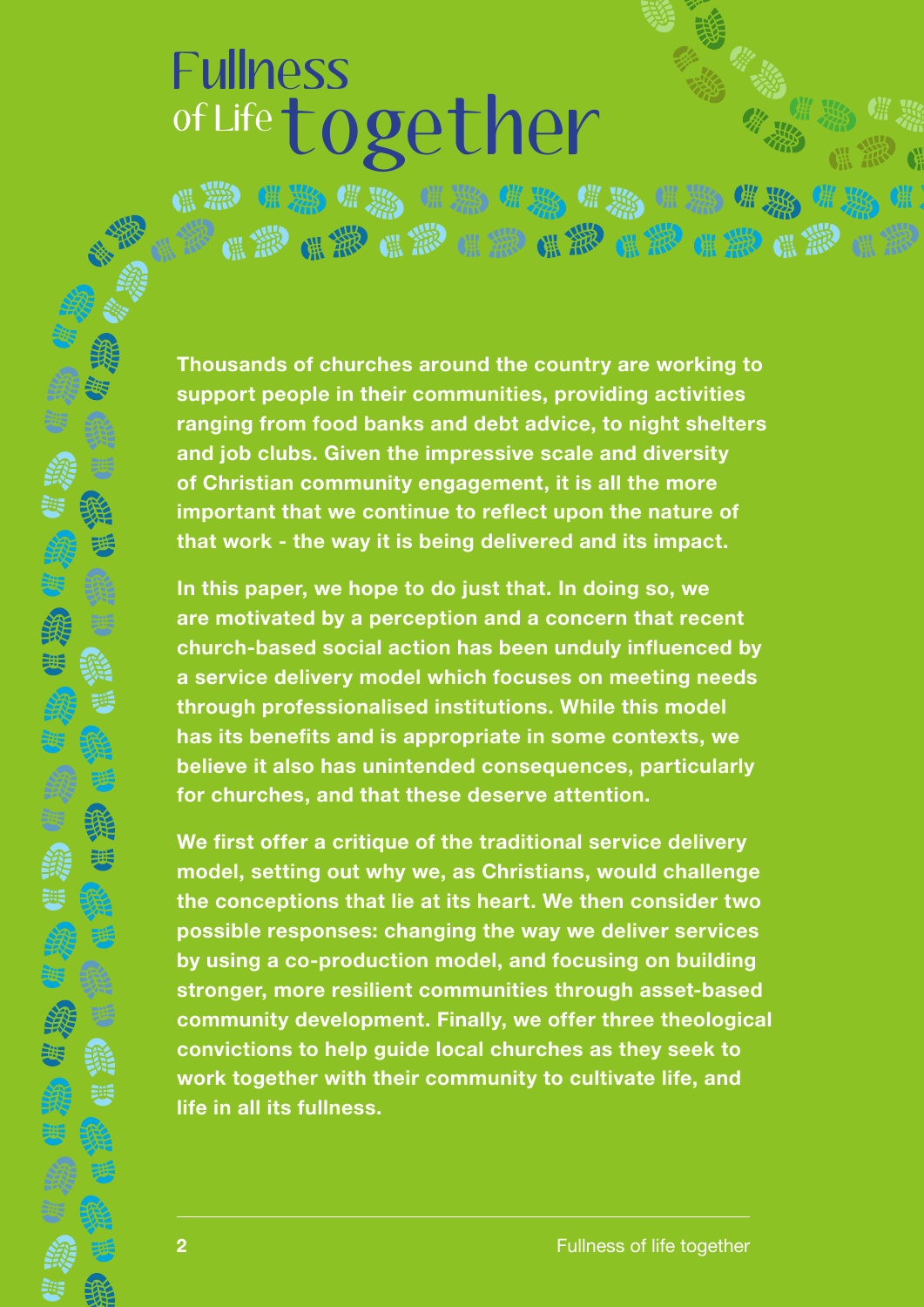**佛紫端紫 柳紫 化紫 化聚 化聚 化聚 化聚 化聚** 

# **The way things are: the contribution and limitations of the service delivery model**

To a great extent, our public services are based upon a service delivery model. Professionals and specialists deliver services to meet the needs of 'service users'. For example, doctors diagnose and prescribe treatment for those with health problems; teachers educate our children; social workers decide what to do with children suffering abuse or neglect.

This way of working evolved to promote inclusion and create universal access to basic support services and, on those terms, it has achieved a huge amount of good.

However, at its heart, this approach is 'needs-based'. All services start from the analysis and identification of an individual's or community's greatest needs, problems and deficits. It also involves a strict separation between service providers and users. Professionals have the knowledge and expertise to offer solutions and service users are defined primarily by their needs. We argue that, despite the significant contribution it has made, this model is limited and can have n egative effects upon individuals and communities.

We offer four critiques of the service delivery approach:

Firstly, its negative impact on the identity of 'service users' who can come to define themselves primarily by their problems or needs and may become dependent on professionals for help. Secondly, it risks dehumanising both service providers and users. With the current pressure on public services, people with all their complexities may be reduced to problems to be solved or boxes to be ticked.

Thirdly, it can separate and divide communities, segregating people into groups according to their issues, and cutting them off from those who might be able to offer help. Fourthly, and relatedly, it can weaken community bonds. The mutual support system that



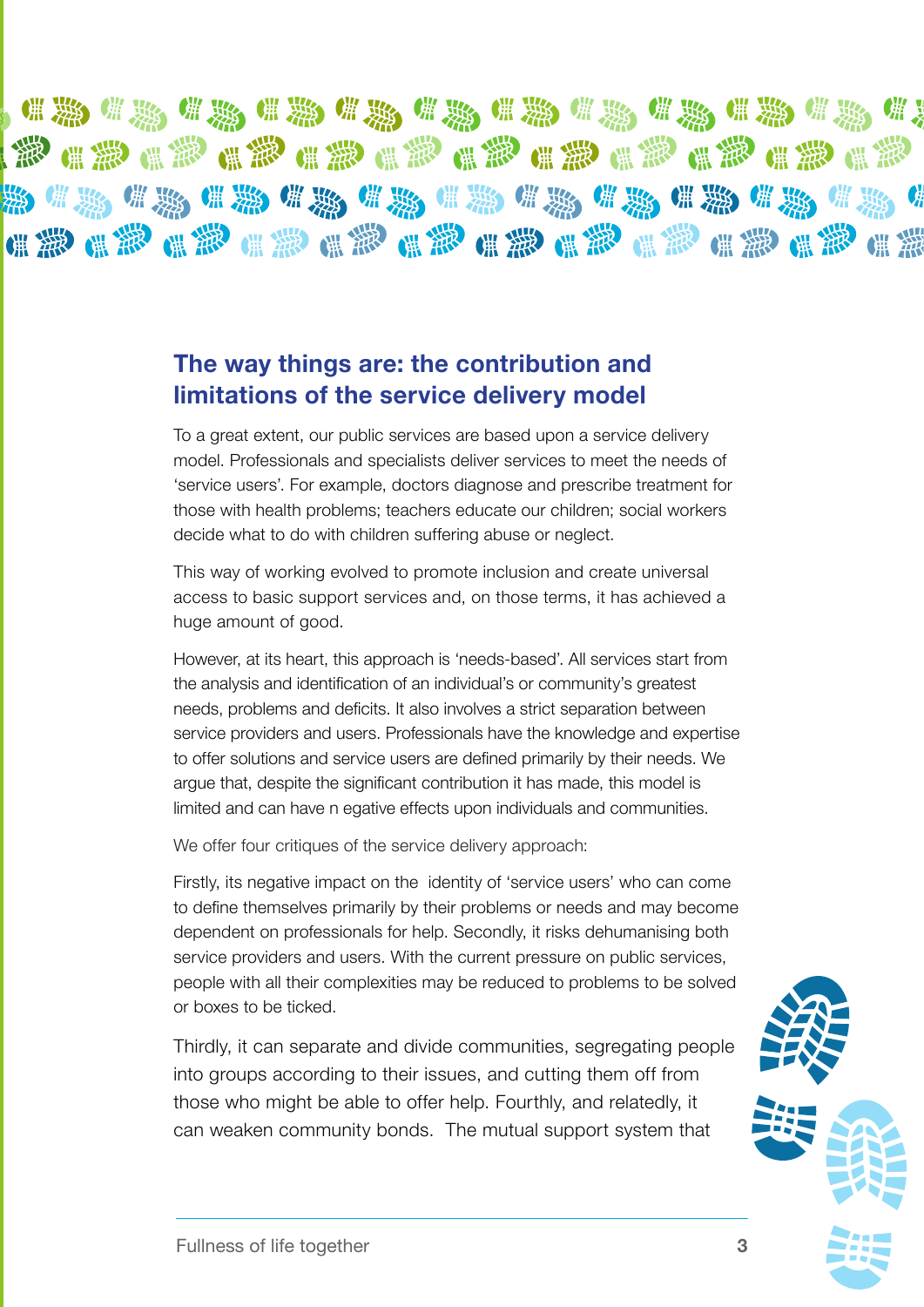**"※"※"※"※"※"※"※"※""※"※"※""※"** 梦鱼糁鱼糁鱼糁鱼糁鱼糁鱼糁鱼糁鱼糁鱼糁鱼糁

> previously held communities together withers through disuse, as people request the service of professionals rather than turning to their neighbours for help.

> It seems that this service delivery model, whilst useful and fruitful in many ways, has unintended consequences that are potentially damaging for our communities and our common life together.

# **A service delivery church?**

It is perhaps inevitable that this service delivery model has influenced the way in which churches deliver activities. In many ways, this approach makes sense as an efficient, targeted response to the obvious problems we so desperately want to address. Yet, by uncritically relying on this model for their community engagement, churches can be drawn into and shaped by the values at its very heart.

It is these particular values that we, as Christians, would seek to challenge.

Firstly, its concept of identity. We would resist the tendency to define people exclusively by their needs and problems, and the temptation to believe that service providers are uniquely able to help and support others.

Secondly, the power dynamic that often puts professionals in a position of authority over service users. Recognising the damage this does, we would seek to find ways that enable both sides to work together to find solutions. Thirdly, the lack of space allowed for relationships. Acting in an objective, neutral, 'professional' way may be appropriate in some circumstances, but long-term change happens through relationships. We would seek to act in a relational way, allowing space for the kinds of mutual relationships that have greater potential to transform lives.

We believe passionately that the Church should be a place where alternative visions are allowed to flourish and grow, where hope is offered

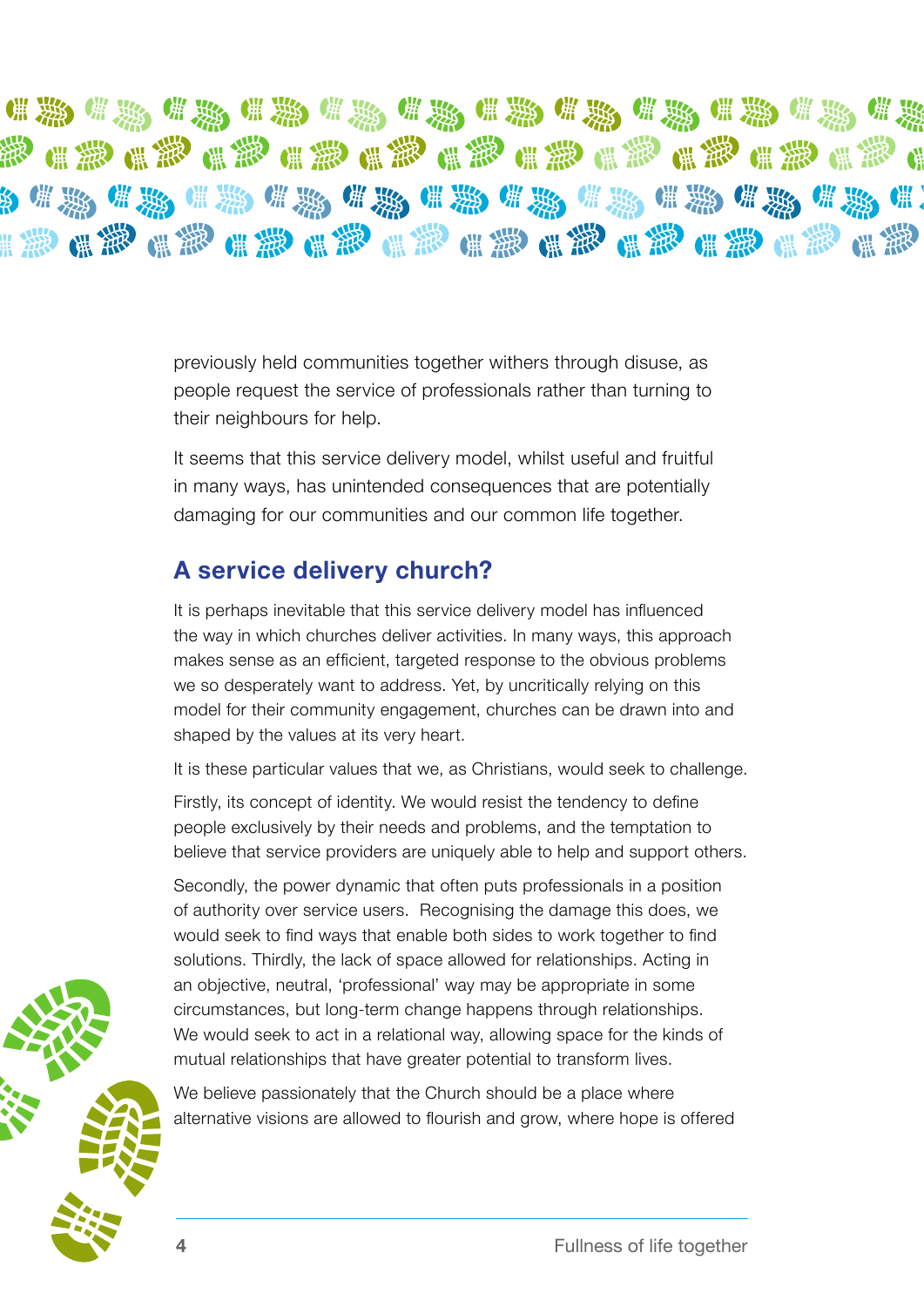**"我,你我知道我,你我,你我**你我,你我 **秘《愁《愁《愁《愁《愁《愁《愁《愁《愁》 熟 "热 "和 "热 "热 "热 "和 "热 "热 "热 "热 "热** 《赞《豫《豫《澄《澄《澄《澄《澄《澄《澄《澄《淡

> and new approaches found (or indeed, ancient ones re-found). In this paper, we explore two alternative models which we believe can provoke the Church into considering the implications of its current way of working.

#### **Changing the way services are delivered: a co-production model**

Co-production means '*delivering public services in an equal and reciprocal relationship between professionals, people using services, their families and their neighbours. Where activities are co-produced in this way, both services and neighbourhoods become far more effective agents of change.'1*

Co-production involves a radical reimagining and reshaping of the design and delivery of public services. At its heart is the key insight that our public services are failing to deliver the hoped-for change because they do not ask people to contribute their skills, experience and capacities. As a result, their assets atrophy, creating ever-more passive consumers and ever-more stressed and over-stretched professionals.

In this section, we explore the six key characteristics of co-production and use two case studies to demonstrate it in practice. St Mungo's Recovery College, Southwark uses a co-production approach to enable homeless and vulnerable people to gain qualifications, life skills and hope for rebuilding their lives. The Pastors Network for Family Care in Wandsworth shows local church leaders and the Mental Health NHS Trust working together to improve the response to mental health issues in their communities. These stories demonstrate that adopting a co-production approach will be a journey demanding a cultural shift from those who deliver and receive services, and crucially requires people to believe that they can make a difference.

> 1 Broad. R. (2015) People, Places, Possibilities, Progress on Local Area Coordination in England and Wales. Centre for Welfare Reform. p. 30.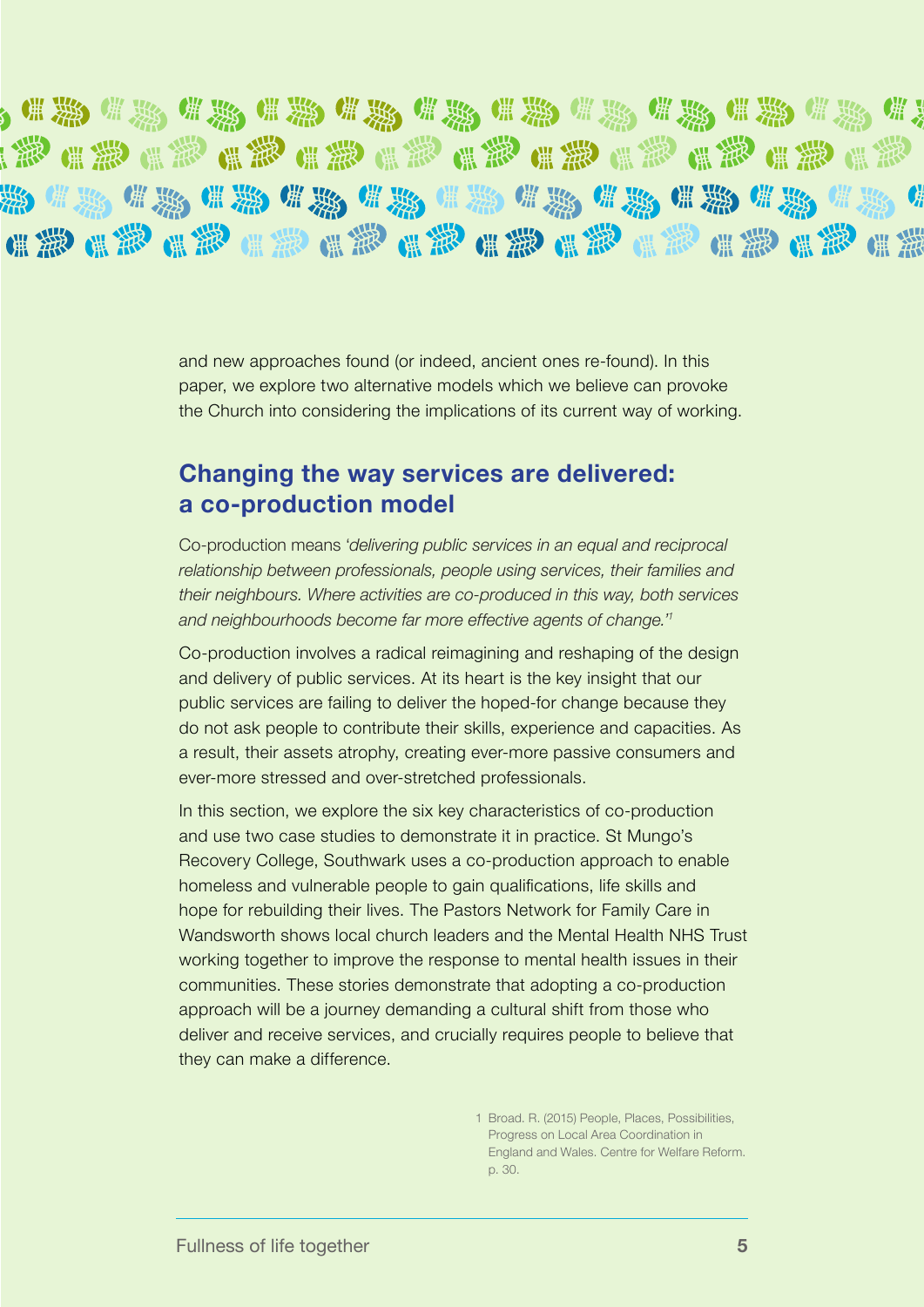**※ # ※ # ※ # ※ # ※ #** 彩佛彩佛彩佛彩佛彩佛彩 撇 **CHI** 佛彩 佛彩 佛彩 佛器 佛彩 佛彩 【 彩色】 "" " " " " " " " " " " " " " " " " " " " " " " " " " " " " " " " *"* " " " " " "

## **Reducing the need for services: building stronger communities**

Asset-based community development (ABCD) is '*a strategy for sustainable community-driven development. [It] builds on the assets that are already found in the community and mobilizes individuals, associations, and institutions to come together to build on their assets – not concentrate on their needs.'2*

At its core, ABCD is a critique of the needs-based way in which development is often approached. It is a decisive move away from viewing service provision as an answer to the issues facing communities. Instead it seeks to strengthen communities and rebuild associational life at the neighbourhood level so that communities are once more able to meet their own needs.

The approach is based on two central principles. First is the practice of identifying and appreciating the assets, gifts and skills inherent in communities. An asset can include 'any factor or resource, operating at the level of individual, family or community as protective and promoting factors to buffer against life's stresses.'3 The second principle is participation and empowerment. ABCD strategy is built on the premise that communities can drive the development process themselves, and do not need to rely on external agencies for resources or ideas.

In this section, we illustrate ABCD case studies from Rotherham and Bradford. We tell the stories of St John's Church and their involvement with the local Kimberworth Park Community Partnership and of St Clement's and the Anchor Project and their local Garden Festival. Both local churches have positively engaged with their local communities through recognising the gifts, rather than the needs, in themselves as congregations and in their local neighbourhoods.

> 2 Collaborative for Neighbourhood Transformation, (n.d.), What is asset-based community development? http://www. abcdinstitute.org/publications/downloadable/

3 Ibid. p7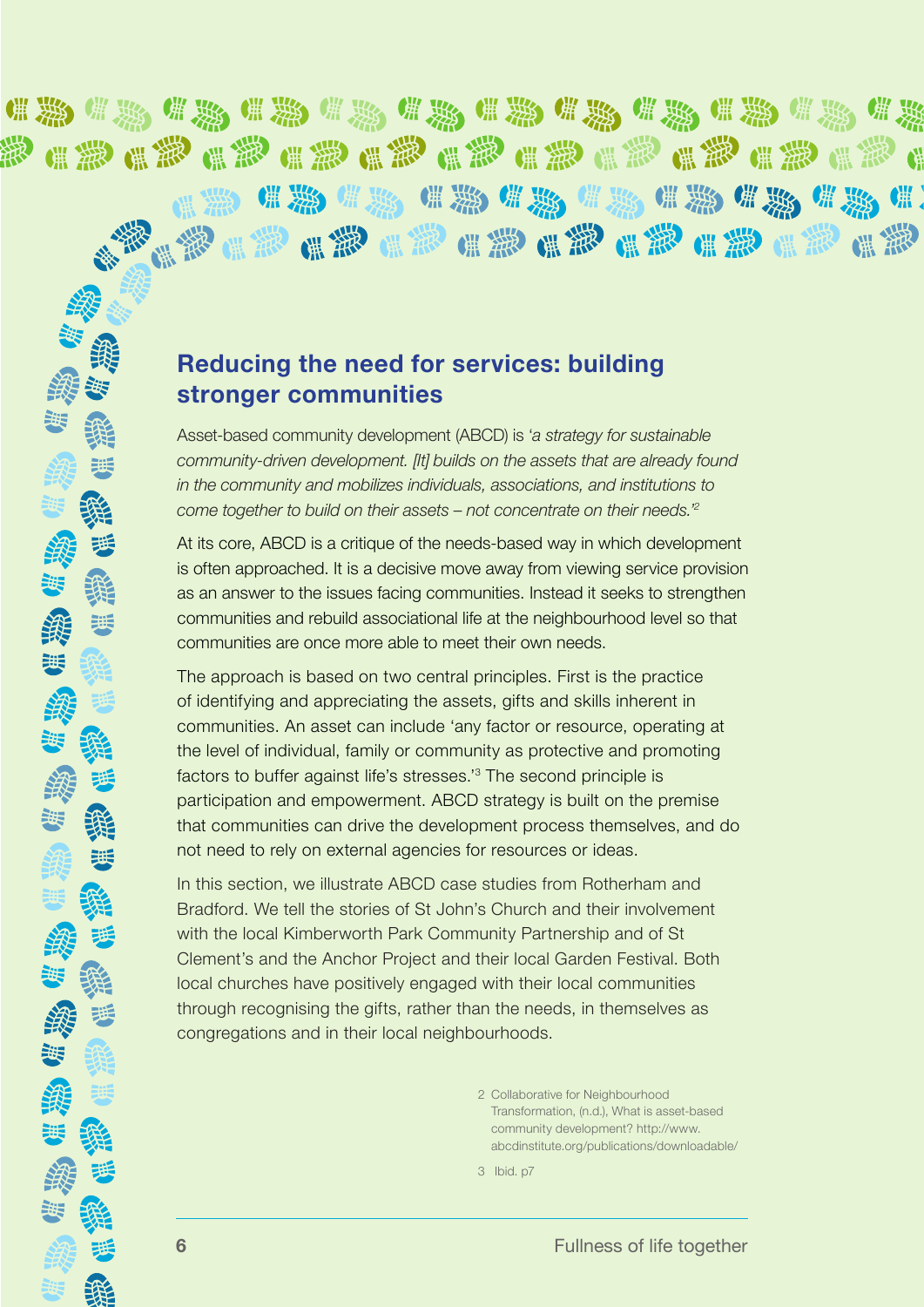, # ※ · # ※ \* ※ \* ※ \* \* ※ \* \* ※ \* \* ※ \* \* ※ **赞和穆利雅自赞和穆利德 全球全球全球全球 为《热情彩》《热情》《热情》《热情》《热情》《热情》** 

## **Moving forward: values to guide future activity**

We believe that co-production and ABCD encourage a way of working that is more effective in the long term, and more in line with the Christian faith. In the final chapter of the paper, we offer three theological convictions which may help to guide local churches in their future community engagement work. These are followed by practical examples and questions for discussion and reflection to enable congregations to begin a conversation about their own community activities.

**Every person bears the image of God:** The challenge from coproduction and ABCD is to rediscover and reassert the conviction that every person bears the image of God, and that at the same time, everyone is broken and in need of help. This requires thinking through the language we use, how we pray and plan for our community engagement and what we require of those who participate in our activities.

**We are designed to be in community:** This conviction leads us to accept the challenge from ABCD and co-production to allow ourselves to enter into genuinely mutual and equal relationships. In doing so, we build community rather than simply meeting needs and discover that the emotional, spiritual and practical needs of all, including our own, are met in the process.

**The church is a prophetic community:** Local worshipping communities are primarily relational, committed to working out their Christian faith together in a particular neighbourhood. We are called to stand alongside the most marginalised in our society, to work for justice and to create communities in which a new reality is seen: to offer glimpses, however faltering, of the incoming kingdom of God. This requires us to be alert to the ways in which we might be uncritically accepting the status quo, by listening to God and to the people of our neighbourhoods, particularly those suffering marginalisation.